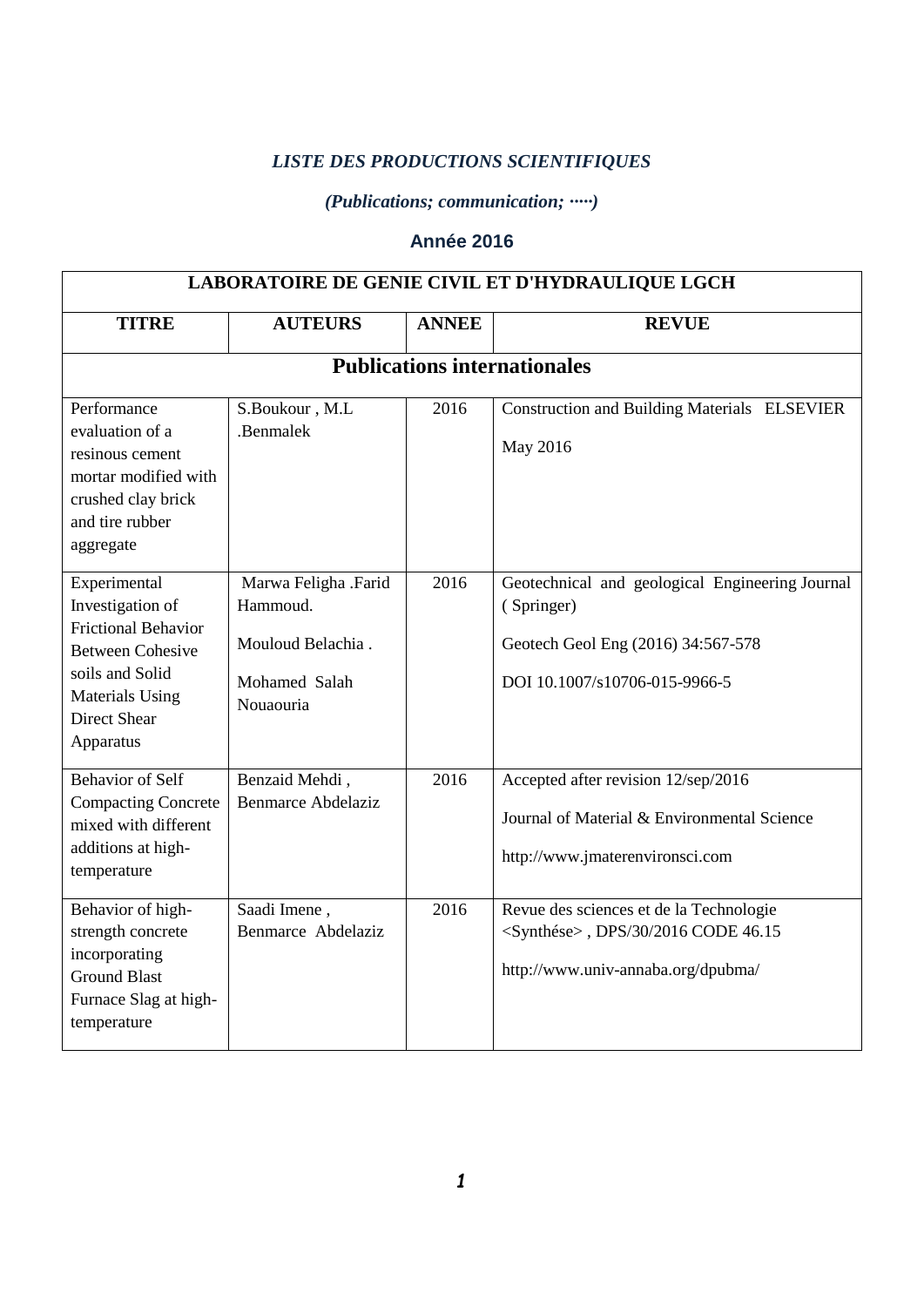| <b>Effect of Recycled</b><br><b>Asphalt Aggregates</b><br>on the Rutting of<br><b>Bituminous Concrete</b><br>in the Presence of<br>Additive | Bourdjiba Abdelhak,<br>Hacen-chaouch<br>Abdelmadjid<br>Guenfoud Mohamed,<br><b>Guenfoud Hamza</b> | 2016 | Arabian Journal for Science and Engineering,<br>Arab.J.Sci.Eng, 41,pp4139-4145,IF2016=0.728<br>http://link.springer.com/journal/13369,<br>ISSN:2193-567×(Print)2191-4281(Online), Impact<br>Factor 0.728 |  |
|---------------------------------------------------------------------------------------------------------------------------------------------|---------------------------------------------------------------------------------------------------|------|----------------------------------------------------------------------------------------------------------------------------------------------------------------------------------------------------------|--|
| Numerical modeling<br>of a Timoshenko<br>FGM beam using the<br>finite element method                                                        | Ziou Hassina,<br>Genfoud Hamza<br><b>Genfoud Mohamed</b>                                          | 2016 | International Journal of Structural Engineering<br>7(2),2016<br>http://www.inderscience.com/jhome.php jcode=<br>ijstructe<br>$ISSN(online) = 1758-7336$ , $SJR=0.2(2015)$ ,<br>Hindex=6                  |  |
| Influence of recycled<br>aggregates on the<br>resistance of<br>bituminous concrete<br>in the presence of<br>additives                       | Bordjiba Abdelhak,<br>Hacen-chaouch<br>Abdelmadjid,<br>Genfoud Hamza &<br><b>Guenfoud Mohamed</b> | 2016 | Revista Roman de Materiale/Romanian Journal of<br>Materials 2016,46(1), SJR=0.243<br>http://solacolu.chim.upb.ro/p89-<br>94w.pdf,IF(2016)=0.612,Hindex=7,SJR=0.243<br>ISSN=2457-502X, ISSN-L=1593-3186   |  |
| Investigation of<br><b>Concrete Segregation</b><br><b>By Ultrason Pulse</b><br>Velocity                                                     | Grini Abdelouaheb<br><b>Benouis Abdelhalim</b>                                                    | 2016 | Journal of Architechral Engineering Technology<br>ISSN: 2168-9717<br>DOI: IO.4172/2168-9717-1000169                                                                                                      |  |
| Investigation on the<br>properties of HPC<br><b>Exposed to Elevated</b><br>Temperatures                                                     | Assia Aidoud and<br><b>Abdelhalim Benouis</b>                                                     | 2016 | Assian Journal of Engineering and Applied<br>Technology<br>ISSN.2249-068X Vol.5 NO.2, 2016 pp.6-14<br>www.trp.org.in                                                                                     |  |
| <b>Communications internationales</b>                                                                                                       |                                                                                                   |      |                                                                                                                                                                                                          |  |
| So me factors<br>affecting the per<br>formance of<br>reinforced soil<br>retaing walls                                                       | C. Betehi, M.S.<br>Nouaouria and S.<br>Adjabi                                                     | 2016 | 5eme congrès Magrébin en Ingénierie<br>Géotechnique du 26au 28 Octobre à Marrakech<br>Maroc 2016                                                                                                         |  |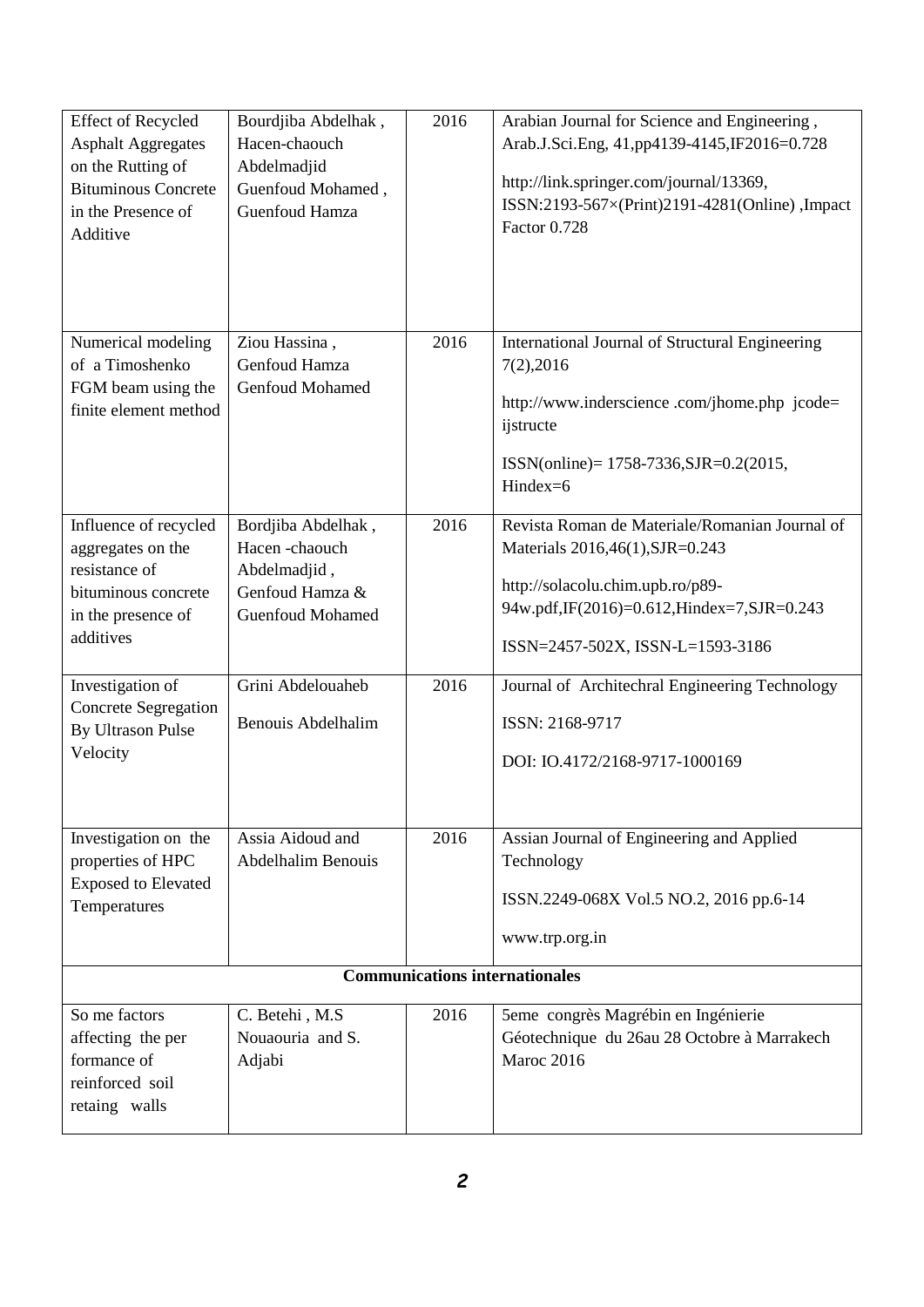| Etude du<br>comportement d'un<br>sol argileux:<br>traitement et<br>reutilisation dans<br>les grands remblais<br>routiers     | Bouteldja Fathe,<br>Bensaifi Elamin<br>Nouaouria M.Salah,<br><b>Breul Pierre</b><br>Maoui Ammar | 2016 | Seminaire International sur les Materiaux Locaux<br>et la Construction durable (SIMaLoCoD) 04-<br>05Décembre 2016                                  |
|------------------------------------------------------------------------------------------------------------------------------|-------------------------------------------------------------------------------------------------|------|----------------------------------------------------------------------------------------------------------------------------------------------------|
| Etude des<br>performances<br>épuratoires d'un sable<br>Grossier par<br>l'utilisation des<br>Roseaux                          | Kherouf Mazouz,<br>Bouteldja Fathe &<br>Maoui Ammar                                             | 2016 | <b>GTW III</b><br>International Conference on Geospatial<br>technologies for water resources                                                       |
| Recycled fillers<br>effect on self<br>compacting concrete<br>durability                                                      | Benmarce Abdelaziz,<br>Benzaid Mehdi ·                                                          | 2016 | ACE 2016, 12th International Congress on<br>Advances Civil Engineering, Istanbul turkey                                                            |
| oiting and glulam of<br>North African's<br>Aleppo Pine:<br>Determination of<br>some physical and<br>mechanical<br>properties | Nafa Zahreddine,<br>Abdallah Nahal,<br>Bouras Faouzi, Yacine<br>Cherait                         | 2016 | 3rd International Conférence Computational and<br>Experimental Science and Engineering,<br>CCESEN, 19-20 OCTOBRE 2016, Kemer-<br>Antalya-Turkey    |
| A new consistent<br>finite element thick<br>plate based on strain<br>approach                                                | Himeur Mohamed,<br>Guenfoud Hamza,<br><b>Guenfoud Mohamed</b>                                   | 2016 | 12th International Congress on Advances in Civil<br>Engineering 21-23 Septembre 2016 Istanbul,<br>Turkey<br>http://www.ace2016.org/en/PROGRAM.html |
| <b>Numerical Modelling</b><br>of the Spalling<br>Phenomenon of<br>reinforced concrete<br>beam                                | Guergah Cherif, Dimia<br>Mohamed Salah,<br>Genfoud Mohamed                                      | 2016 | 12th Congress on Advances in Civil Engineering<br>21-23 Septembre 2016, Istanbul Turkey<br>http://www.ace2016.org/en/PROGRAM.html                  |
| Non Linear<br><b>Behaviour Modelling</b><br>of the reinforced<br>concrete structures                                         | Khebizi Morad<br>, Guenfoud Hamza,<br>Guenfoud.Mohamed                                          | 2016 | 12th Congress on Advances in Civil Engineering<br>21-23 Septembre 2016, Istanbul Turkey<br>http://www.ace2016.org/en/PROGRAM.html                  |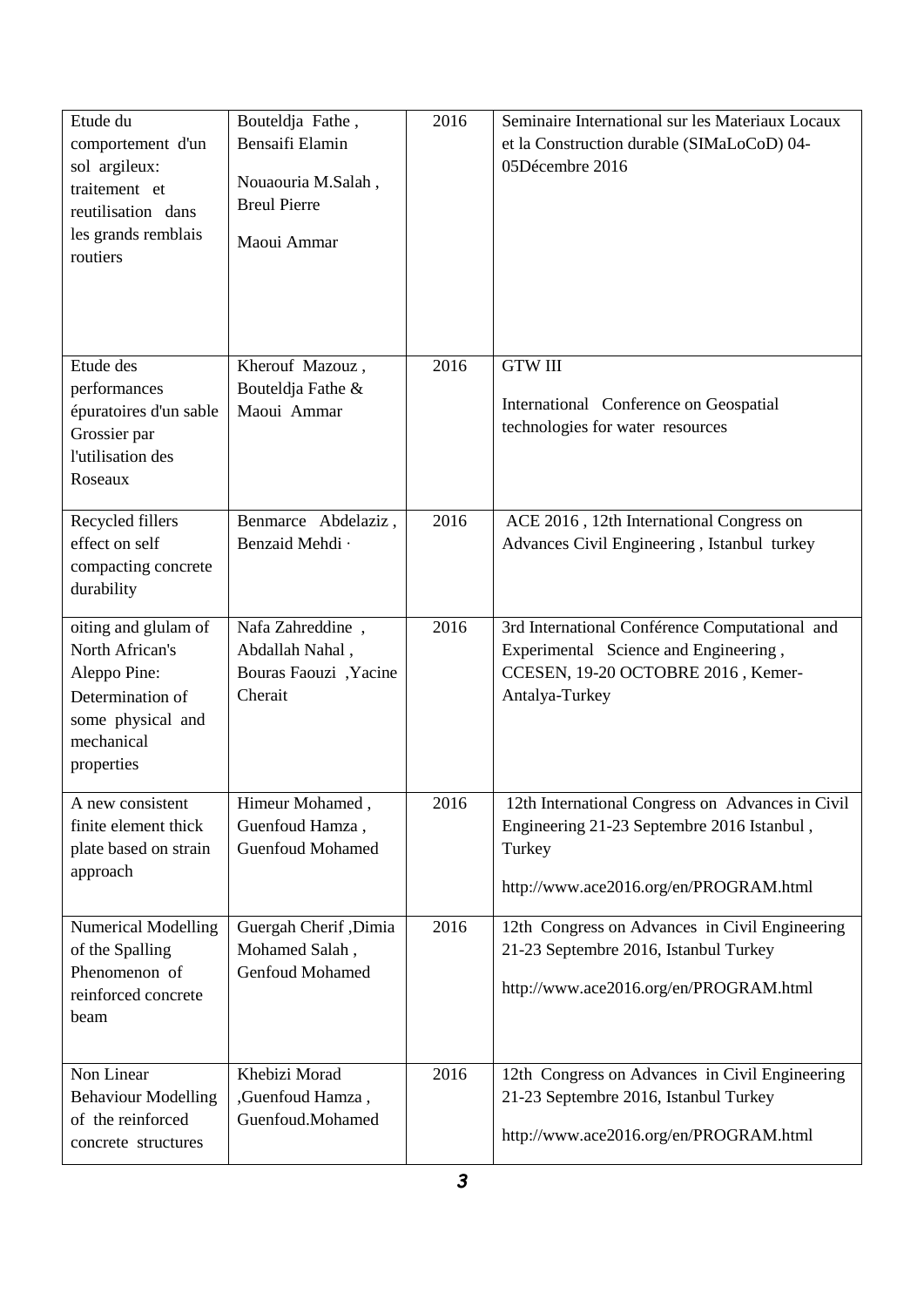| by multi layers<br>beams elements                                                                                     |                                                                                                                       |      |                                                                                                                                   |
|-----------------------------------------------------------------------------------------------------------------------|-----------------------------------------------------------------------------------------------------------------------|------|-----------------------------------------------------------------------------------------------------------------------------------|
| An exact beam finite<br>element based on a<br>new polynomial<br>shear function                                        | Guenfoud Hamza,<br>Ziou Hassina, Himeur<br>Mohamed, Guenfoud<br>Mohamed                                               | 2016 | 12th Congress on Advances in Civil Engineering<br>21-23 Septembre 2016, Istanbul Turkey<br>http://www.ace2016.org/en/PROGRAM.html |
| Experimental study<br>of recycled asphalt<br>on the rutting in the<br>presence of additive                            | Bourdjiba Abdelhak,<br>Hacen-Chaouch<br>Abdelmadjid,<br>Guenfoud Hamza &<br><b>Guenfoud Mohamed</b>                   | 2016 | International symposium on advances in materials<br>science (IAMS2016), August 20et 21, 2016<br>Shanghai, China                   |
| Contribution à la<br>modélisation<br>dynamique de la<br>maconnerie chainée                                            | Belghiat Choayb,<br>Jean-Patrick Plassiard,<br>Pascal Perrotin, Oliver<br>PLE, Mohamed<br>Guenfoud & Ali<br>Messabhia | 2016 | Rencontres Universitaires de Génie Civil, 25-27<br>Mai 2016, Université de Liége, Belgique<br>http:/ruge2016.ulg.ac.be            |
| Application de<br>l'indentation à<br>l'étude de laténacité<br>apparente<br>d'interface dans un<br>beton               | Yacine Cheraiat Said<br>grairia ,Alex Montagne<br>Alain Lost, Didier<br>Chicot                                        | 2016 | Colloque indentation 2016, 12-14 Octobre 2016<br>Lille, France                                                                    |
| Caractérisation de<br>la ténacité matrice<br>/armature dans les<br>bétons<br>autoplacants à<br>hautes<br>performances | Said Grairia, Yacine<br>Cherait                                                                                       | 2016 | Colloque indentation 2016, 12-14 Octobre 2016<br>Lille, France                                                                    |